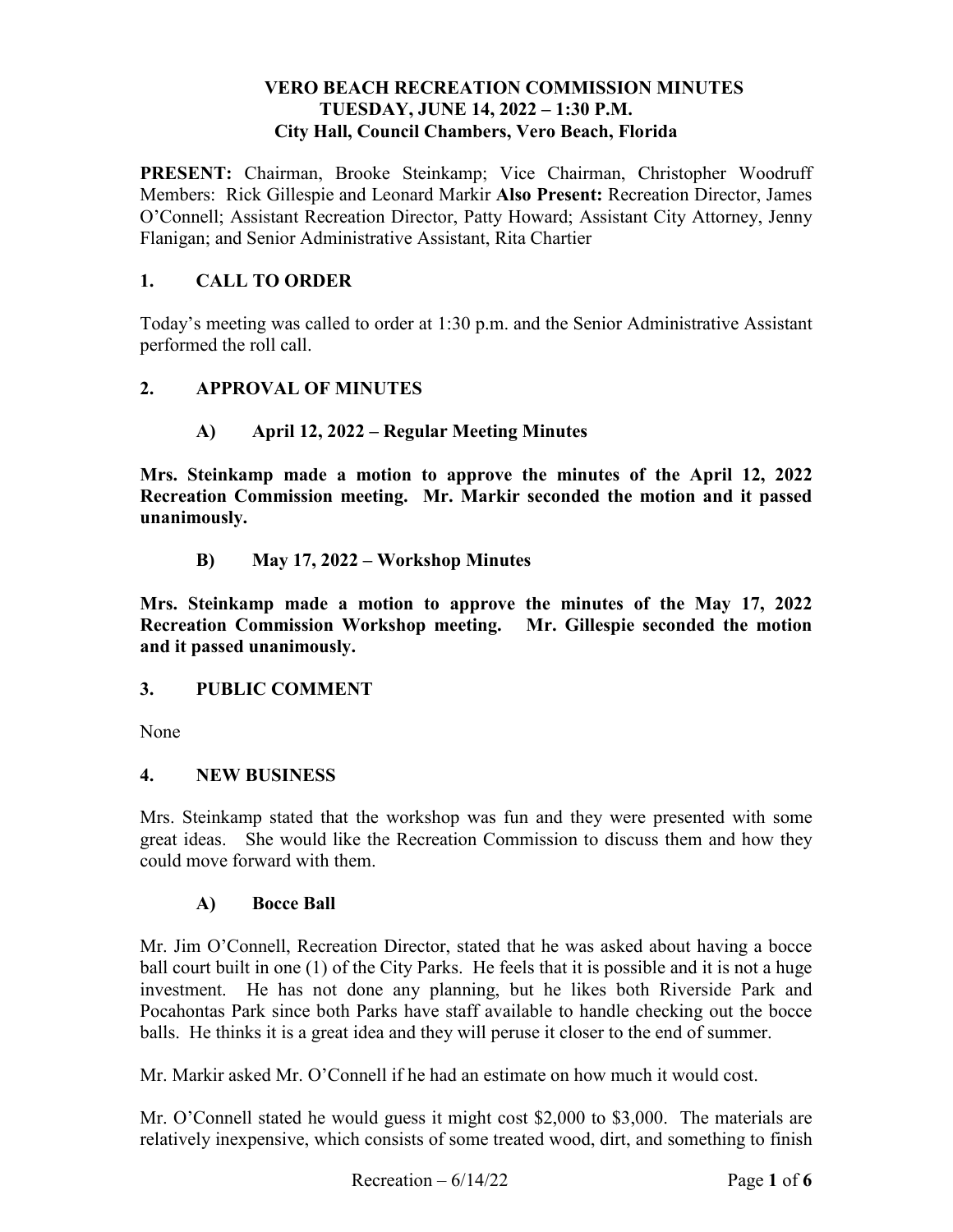off the surface. They don't have it budgeted for this year, but they might be able to build it with some miscellaneous funds or with funds left over from other projects. If the funds are not available, they can put it in next fiscal year's budget.

Mr. Markir commented that Pocahontas Park might be a more central location.

 normal business hours. They might look at both locations over time, but his first choice Mr. O'Connell said he agrees, because Pocahontas Park has more staff available during would be at Pocahontas Park.

Mr. Gillespie asked if they have ever sought out contributions from individuals to sponsor projects or make donations to a nonprofit group that would accept it for the City.

Mr. O'Connell replied yes, they do take contributions and they do have an apparatus for people to donate money to the City for specific projects. He believes those contributions are still tax deductible.

 Ms. Jenny Flanigan, Assistant City Attorney, noted that it is not a 501(c)3, but she City, so they will have a lot more leeway on getting better prices for the materials and construction costs. believes it is tax deductible. She explained that another way of doing this is to have a nonprofit group raise the funds, complete the project, and then donate it back to the City. A nonprofit group would not be bound by the same procurement requirements as the

Mrs. Patty Howard, Assistant Recreation Director, explained that Eagle Scouts are always looking for projects to complete, but the City would still have to provide the materials.

Mr. O'Connell explained that if people want to donate money to the City for a specific purpose then they would work with the Finance Department to make sure that happens.

 called the *Mural Arts Advocates* and they raised millions of dollars each year. Most of it from the nonprofit. To build something as modest as a bocce ball court might be a good Mr. Gillespie commented that he used to sit on a nonprofit  $501(c)3$  board in Pennsylvania was from contributions, but they also did fundraising. He said the actual program was a City Agency and the people worked for the City, but the funding for the murals came first project to start raising money for and perhaps grow into even more aggressive projects.

 playgrounds in the City Parks and memorials at Veterans Memorial Island Sanctuary. At for a location and determine if they can get the work done in-house he will give the Mr. O'Connell replied that they have had other entities who have raised money to build the completion of the project they are donated back to the City. He said after they look Commission an update.

 Mrs. Howard said they will have to get with the Public Works Department regarding the location and with the Planning Department to obtain any required permits.

## **B) Homeschool Group for Gymnastics**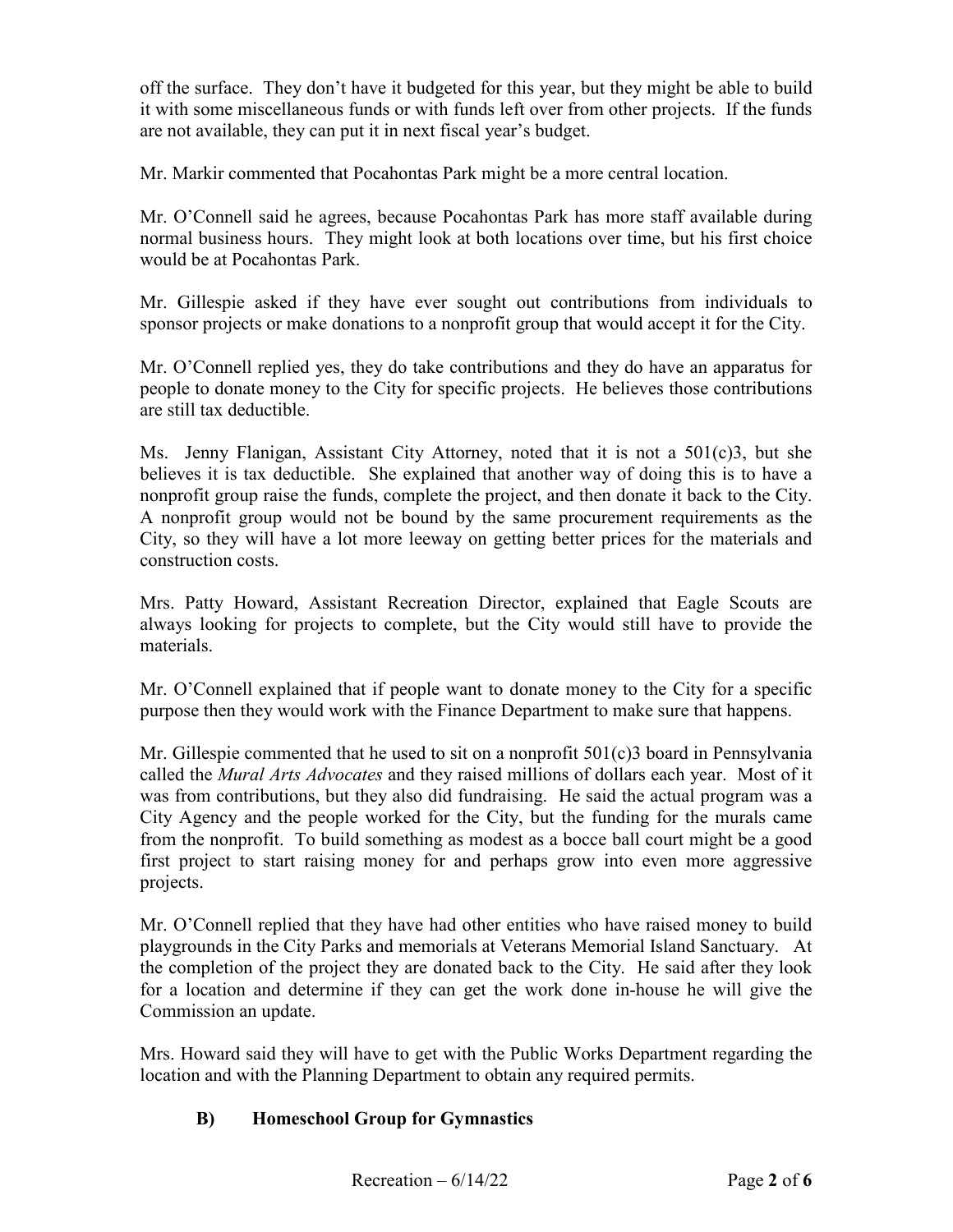homeschool groups specifically for a gymnastics grogram, but she thinks tennis programs homeschool children to see if there is an interest in gymnastics or tennis programs. Mrs. Steinkamp explained that the City wanted to know how to get in touch with the would be great too. She mentioned that she might have a lead on another group of

 their feedback on dates, times, how many children, etc. Hopefully they can get the gymnastics building is booked all day for summer camp. Mrs. Howard stated that she is currently reaching out to the homeschool groups to get something started for them. Gymnastics would not be available in the summer, because

 (2) groups specifically for homeschool children. Each group has 15 children and they Mrs. Steinkamp said that she spoke with the Youth Sailing Foundation and they have two meet twice a week from 11:00 a.m. to 2:00 p.m. She thinks the gymnastics and tennis programs are possible, so they just need to get the word out and see where it goes.

# **C) Organized Senior Walks**

a walking group. With this type of group all it would take is a volunteer to get it started. Mrs. Steinkamp mentioned that someone made the suggestion to her about starting organized senior walks, so she brought it up at the workshop. With all of the members and people who go to Riverside Park she feels that would be an ideal location to organize Perhaps the Recreation Department might know of someone who is a regular at Riverside. Park that might want to start a walking club.

 They could advertise it in their next Recreation catalogue and list the meeting location, the days, and time. In the meantime, if there are volunteers who want to organize a be happy to talk with them and offer any help. He said the walking paths at both Riverside Park and Charles Park are under the shade of the trees. There are also exercise stations along the trail that people can use based on their ability. Mr. O'Connell noted that this might be something they could offer as a free program. walking group to meet at Riverside Park or Charles Park the Recreation Department will

## **5. OLD BUSINESS**

## **A) USTA Town Hall Meeting – June 20, 2022**

 Mrs. Steinkamp announced that the United States Tennis Association (USTA) Florida's Town Hall meeting is on June 20, 2022.

Mr. Markir said he wanted to make sure that the Recreation Commission members will be able to attend.

 Mr. O'Connell stated that there will be two (2) sessions. The first one (1) will be at 12:00 management agreement. p.m. and the second session will be at 6:00 p.m. They are looking forward to hearing what USTA Florida has to offer the City if they should proceed with some type of

management agreement.<br>Mr. Markir asked if there have been any discussions about the terms of a lease agreement.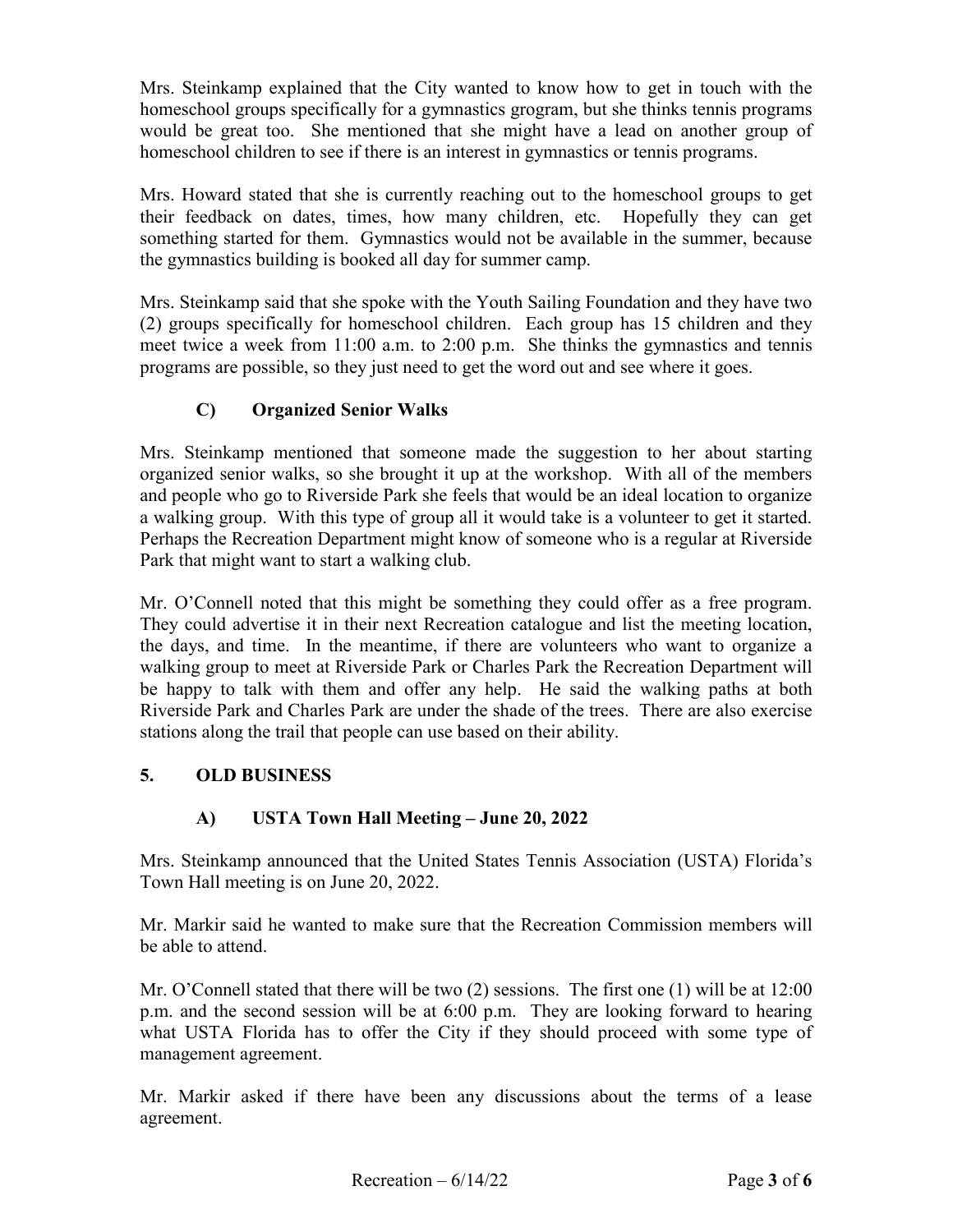Mr. O'Connell replied no. USTA Florida wanted to have the Town Hall meeting before they started any negotiations.

 only be a presentation by USTA Florida. Mr. Markir asked if there will be any interaction with the people who attend, or will it

Mr. O'Connell explained that USTA Florida will give their presentation and answer questions afterwards. It will be somewhat informal, but they want to make sure that everyone has a chance to be heard and that any misinformation or rumors are cleared up.

Mr. Markir asked if the Town Hall meeting will be televised.

 Sunshine Law still applies to the Commission members who attend. The Sunshine Law Ms. Flanigan explained that this is a USTA Florida Town Hall meeting and not a City of Vero Beach meeting with a City Board, so minutes will not be taken and it will not be recorded or broadcast. She stated that even though it is not a City meeting the Florida applies to the Town Hall meeting or any function outside of the Council Chambers. If there are two (2) or more members of the same board present they should not discuss any matters that might come before them for a decision.

 Mr. Gillespie said he will plan on attending as a resident of Vero Beach and not a representative of the Recreation Commission.

 comments as members of the public. Ms. Flanigan said the Recreation Commission members are welcome to attend and make

## **6. RECREATION DIRECTOR'S MATTERS**

 are other places to watch the fireworks, but they fill up too. He gave an advanced "Thank Mr. O'Connell announced that the annual Fourth of July Celebration will take place on Monday, July 4, 2022 at Riverside Park. There will be food trucks, vendors, and entertainment starting at 5:00 p.m. and the fireworks will start at 9:00 p.m. He recommended that people arrive early, because the Park fills up quickly. He said there you" to the Public Works Department, the Police Department, and Mrs. Tammy Bursick, City Clerk, who is one (1) of the main organizers of this fun event.

 Mr. O'Connell announced that they have entered into the summer hours for the lifeguards. The beaches are guarded from 9:00 a.m. until 7:00 p.m. daily and that will run through Labor Day. The Royal Palm Pointe fountain is also open daily from 9:00 starts back. a.m. until 7:00 p.m. except on Tuesdays. That schedule will stay in place until school

 Edwards School at 7:00 p.m. each evening. This year's theme is *Heroes and Villains* and the children are having fun picking out the songs. It will be a great circus, so she hopes everyone will attend. Mrs. Howard announced that their summer camps started last week and they are completely full. The staff and the children are amazing and they are having a great time. They had the summer gymnastics registration last Saturday and most of the classes are full. They will have a huge Aerial Antics Circus this year with three (3) performances, because they have so many participants. The shows are on August  $4<sup>th</sup>$ ,  $5<sup>th</sup>$ , and  $6<sup>th</sup>$  at St.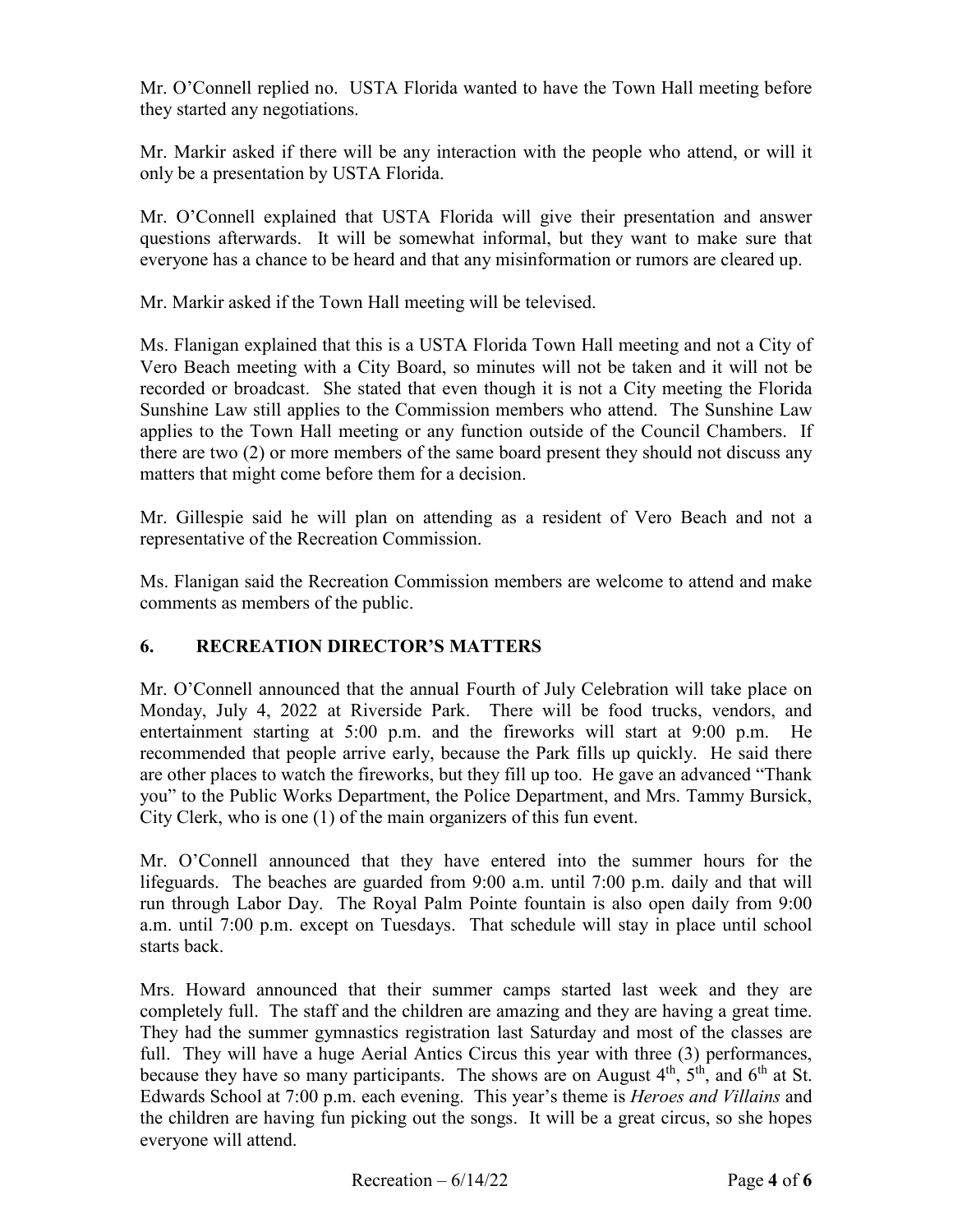### **7. CHAIRMAN'S MATTERS**

 Mrs. Steinkamp stated that they received an email from Mrs. Rosemary White regarding the rates at Riverside Park (attached to the original minutes) and this is not the first time this has been brought up by people in the community.

 Mr. O'Connell announced that they are in the process of reviewing the rates for the entire Recreation Department. There was a review of the rates for Leisure Square done a Council and it was adopted. He brought recommended changes for some of the tennis rates at that time. If USTA Florida should come in they would look at the rate structure prior to them taking over, so either way they will have a review of the tennis rates. couple of years ago, which was brought to the Recreation Commission and then to City fees to the previous Recreation Commission, but they recommended not to revise the

Mr. Markir asked if his proposed rate structure will be presented to the Recreation Commission or does it go to City Council first.

 Mr. O'Connell replied that when they have a proposal he brings it to the Recreation Commission first to ask for a recommendation to be made to City Council.

Mr. Markir asked if that will take place before the USTA Florida proposal.

 Mr. O'Connell replied that he is not sure, but USTA Florida will not be allowed to set and be set by City Council. USTA Florida did an assessment of their fees and they felt that the daily fees were high, but the annual fees were kind of low. their own rates. The fee structure will continue to go through the Recreation Commission

Mr. Gillespie commented that the USTA Florida representatives mentioned the rates when they made their presentation. Even if USTA Florida takes over managing the tennis facility they can continue to give advice on the rates.

 Mr. O'Connell stated that USTA Florida's mission is to promote tennis, whether that is through a management agreement or just answering questions and advising the City.

## **8. MEMBER'S MATTERS**

 rendering of a completely revamped Riverside Park Tennis Complex in the Vero Beach tremendous amount of interest among the residents and the users. Mr. Gillespie stated that last year the Mardy Fish Foundation published a conceptual 32963 newspaper and he understands that USTA did the rendering. He said he spoke with Mr. Randy Walker and he reported there is no new information and no proposals or discussions have taken place since that publication last year. He noted that Mr. Walker is eager to see if USTA Florida will be part of the complex and at that point they can bring this concept back up. It was a very aggressive plan and it would definitely create a

Mr. O'Connell stated that the Recreation Department has not had any discussions. regarding that newspaper publication either. He explained that even under a management agreement, the City still owns the facility and any structural changes, improvements, etc. would only happen with the blessing of the City.